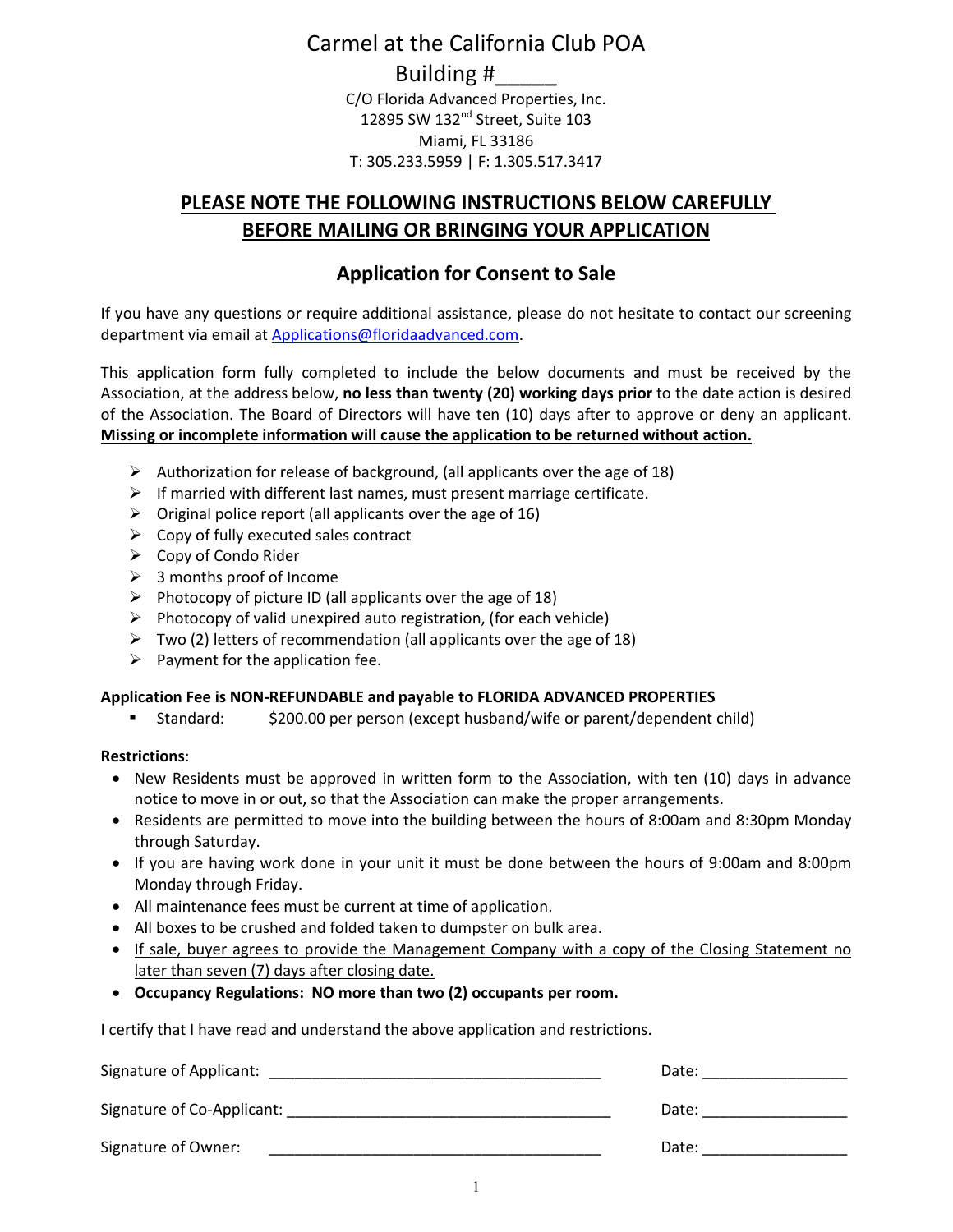### **Application for Consent to Sale, Lease or Occupancy**

- This application and the attached application must be completed in detail by the proposed buyer, tenant or occupant.
- Please attach a copy of the sales contract or lease agreement to this application.
- The seller (current owner) shall provide the buyer with a copy of all the documents.
- Processing of this application will begin after all required forms have been completed, signed, and in the management's office.

| Date: _____________________                                                       |     | Approximate Closing Date (if applicable): _________________________ |  |  |
|-----------------------------------------------------------------------------------|-----|---------------------------------------------------------------------|--|--|
| MUST BE COMPLETELY FILLED OUT                                                     |     |                                                                     |  |  |
|                                                                                   |     | Telephone: _________________________                                |  |  |
|                                                                                   |     |                                                                     |  |  |
|                                                                                   |     |                                                                     |  |  |
|                                                                                   |     |                                                                     |  |  |
| <b>BUYER INFORMATION</b>                                                          |     |                                                                     |  |  |
| NAME of Proposed Buyer(s) (as they will appear on Title) OR Tenant                |     |                                                                     |  |  |
|                                                                                   |     |                                                                     |  |  |
| NAME, AGE AND RELATIONSHIP of ALL other family members that will occupy the unit: |     |                                                                     |  |  |
| <b>NAME</b>                                                                       | AGE | <b>RELATIONSHIP</b>                                                 |  |  |
|                                                                                   |     |                                                                     |  |  |
|                                                                                   |     |                                                                     |  |  |
|                                                                                   |     |                                                                     |  |  |

- 1. I represent to the Board of Directors that the purpose for this application is for PURCHASE.
- 2. I hereby agree for myself and on behalf of all persons who may use the unit which I seek to purchase/rent that we will abide by all the restrictions contained in the By-Laws, Rules and Regulations, Condominium Documents and restrictions which are or may in the future be imposed by the Board of Directors of Carmel at the California Club POA.
- 3. I understand that I will be present when guests, relatives or children who are not residents occupy the unit.
- 4. I have Lave have not creceived from the current owner a copy of all the Condominium Documents and Rules and Regulations. Renters acknowledge receiving from owner the Rules and Regulations for the Associations.
- 5. I understand that the acceptance for purchase of a unit is conditioned upon the truth and accuracy of this application and upon the approval of the Board of Directors of both the POA and the building board. Occupancy prior to final approval is prohibited.
- 6. I understand that the Board of Directors of Carmel at the California Club POA hereinafter referred to as "the Community Association," may cause to be instituted such as an investigation of my background as the Board of Directors may deem necessary. Accordingly, I specifically authorize the Board of Directors or their Agents to make such an investigation and agree that the information contained in this and the attached application may be used in such investigation, and that the Board of Directors of and Officers of the Community Association itself shall be held harmless from any action or claim by me in connection with the use of the information contained herein or any investigation conducted by the Board.
- 7. A final Certificate of Approval signed by the Board of Directors of the POA and Building will be issued after a brief meeting in order to close the sale or to rent the unit.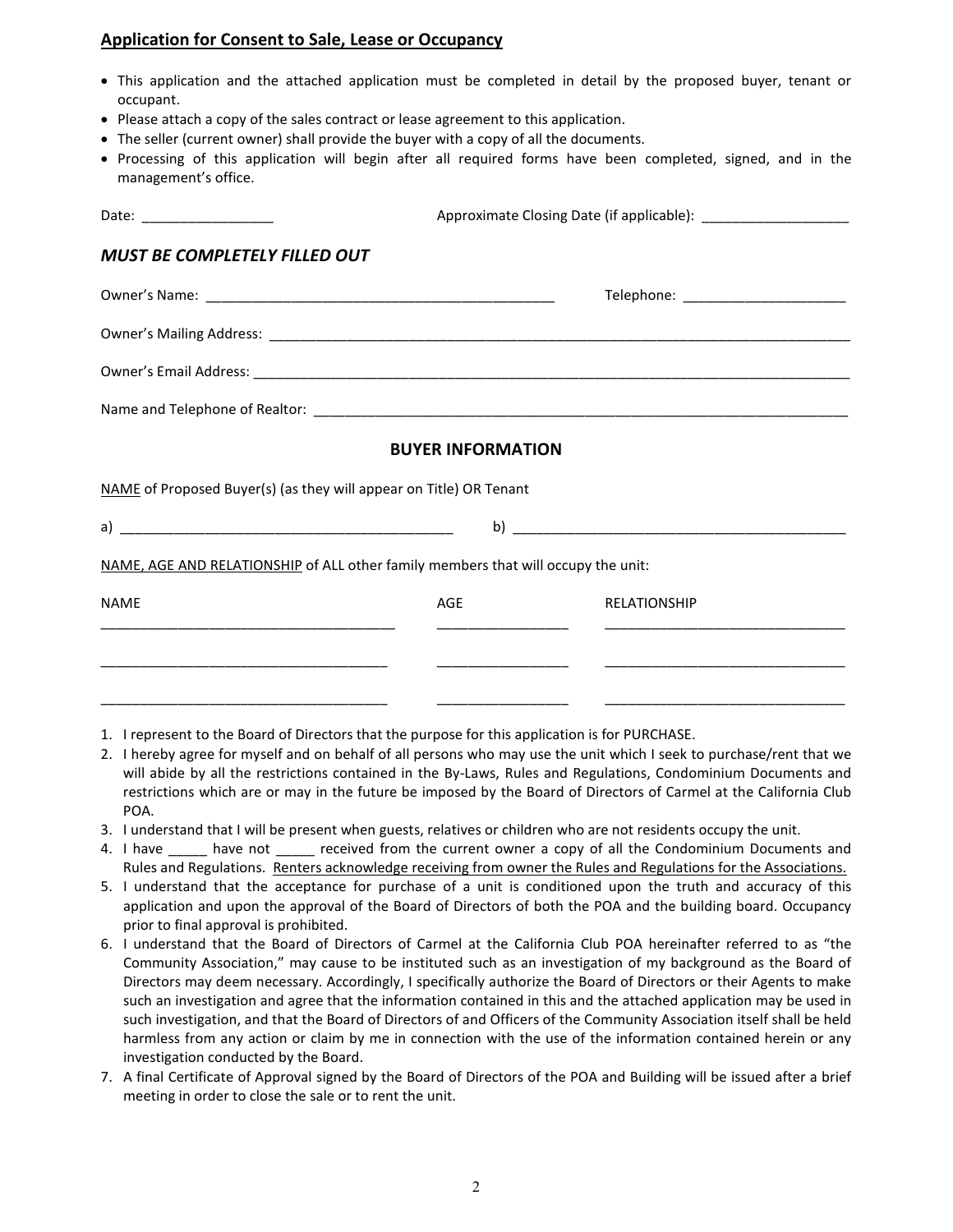| Name: $\_\_$                                                               |                      |                         |                                      |       |
|----------------------------------------------------------------------------|----------------------|-------------------------|--------------------------------------|-------|
| (Last)                                                                     | (First)              |                         | (Middle)                             |       |
| (Last)                                                                     | (First)              |                         | (Middle)                             |       |
|                                                                            |                      |                         |                                      |       |
|                                                                            |                      |                         |                                      |       |
|                                                                            |                      |                         |                                      |       |
| Present Address (NOT the address you are moving to):                       |                      |                         |                                      |       |
|                                                                            |                      | (Street)                |                                      |       |
| (City)                                                                     |                      | (State)                 | (Zip)                                |       |
| Present Landlord/Mortgage Company (NOT for the address you are moving to): |                      |                         |                                      |       |
| (Name)                                                                     |                      |                         | (Telephone)                          |       |
| Date of Birth:                                                             |                      |                         |                                      |       |
| (Applicant)                                                                |                      | (Co-Applicant)          |                                      |       |
| License Number:<br>(Applicant)                                             |                      | (Co-Applicant)<br>State |                                      | State |
|                                                                            |                      |                         |                                      |       |
| (How many and ages)                                                        |                      | Pets:                   | (Description and approximate weight) |       |
|                                                                            |                      |                         |                                      |       |
|                                                                            |                      |                         |                                      |       |
|                                                                            |                      |                         |                                      |       |
|                                                                            |                      |                         | Telephone: _____________________     |       |
|                                                                            |                      |                         | Tag Number: _____________________    |       |
| (Vehicle 1)                                                                |                      |                         |                                      |       |
| Make, Model & Color:                                                       |                      |                         | Tag Number: __________               |       |
| (Vehicle 2)                                                                |                      |                         |                                      |       |
| <b>EMPLOYMENT INFORMATION:</b>                                             |                      |                         |                                      |       |
| (Applicant's Employer)                                                     |                      | (Employer's address)    |                                      |       |
| (Position)                                                                 | (Date of Employment) | (Employer's telephone)  |                                      |       |
| (Co-Applicant's Employer)                                                  |                      | (Employer's address)    |                                      |       |
|                                                                            |                      |                         |                                      |       |
| (Position)                                                                 | (Date of Employment) | (Employer's telephone)  |                                      |       |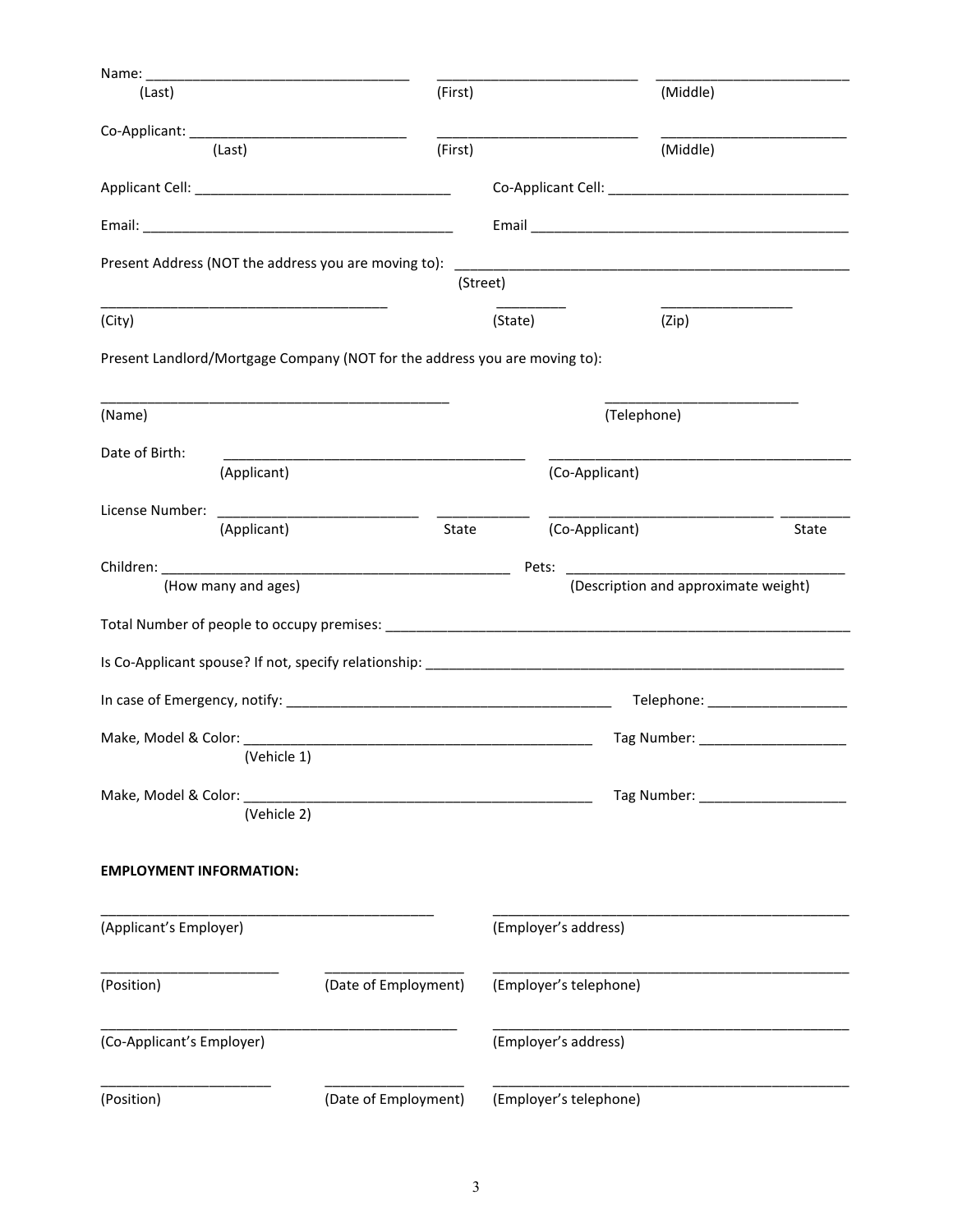NAME & PHONE OF RELATIVE:

#### **CHARACTER REFERENCES OTHER THAN RELATIVES:**

| (Name) | (Home telephone) | (Office/work telephone) |
|--------|------------------|-------------------------|
| (Name) | (Home telephone) | (Office/work telephone) |
| (Name) | (Home telephone) | (Office/work telephone) |

 $\mathcal{L} = \{ \mathcal{L} = \{ \mathcal{L} = \{ \mathcal{L} = \mathcal{L} \} \mid \mathcal{L} = \{ \mathcal{L} = \{ \mathcal{L} = \mathcal{L} = \mathcal{L} = \mathcal{L} = \mathcal{L} = \mathcal{L} = \mathcal{L} = \mathcal{L} = \mathcal{L} = \mathcal{L} = \mathcal{L} = \mathcal{L} = \mathcal{L} = \mathcal{L} = \mathcal{L} = \mathcal{L} = \mathcal{L} = \mathcal{L} = \mathcal{L} = \mathcal{L} = \mathcal{L} = \mathcal{L} = \mathcal{$ 

#### **CERTIFICATION TO APPLICATION FOR SALE:**

In making the foregoing application, I am aware that the decision of the Board of Directors will be final and that no reason will be given for any action taken by the Board of Directors. I agree to be governed by the determination of the Board.

I certify that I have read and understand the above application.

Association Name: **CARMEL AT THE CALIFORNIA CLUB POA** 

Unit #: \_\_\_\_\_\_\_\_\_\_ Building #: \_\_\_\_\_\_\_\_\_\_\_\_

Approval is hereby granted to Carmel at the California Club POA as Agent, to investigate all information supplied on this application and a full disclosure of pertinent facts may be made to Carmel at the California Club POA is authorized to obtain credit rating through a credit reporting agency.

\_\_\_\_\_\_\_\_\_\_\_\_\_\_\_\_\_\_\_\_\_\_\_\_\_\_\_\_\_\_\_\_\_\_\_\_\_\_\_\_\_ \_\_\_\_\_\_\_\_\_\_\_\_\_\_\_\_\_\_\_\_\_\_\_\_\_\_\_\_\_\_\_\_\_\_\_\_\_\_

Signature of Applicant Signature of Co-Applicant

Date: \_\_\_\_\_\_\_\_\_\_\_\_\_\_\_\_\_\_\_ Date: \_\_\_\_\_\_\_\_\_\_\_\_\_\_\_\_\_\_\_\_\_\_\_

**THIS APPLICATION MUST BE COMPLETED IN FULL BY PROSPECTIVE BUYER(S)**